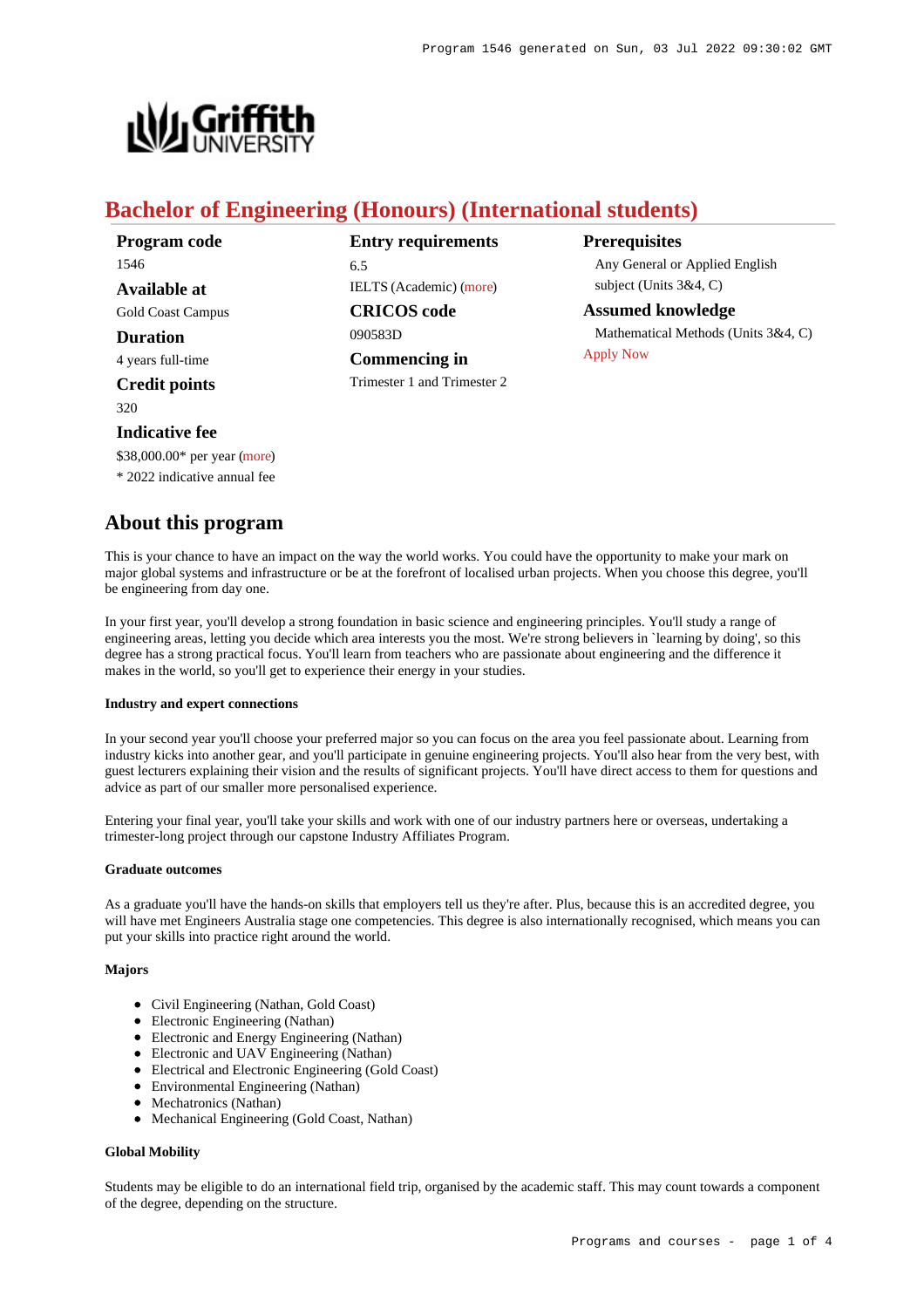# [My attendance during the program](https://www148.griffith.edu.au/programs-courses/Program/1546/Overview/International#attendance) **Attendance information**

The Bachelor of Engineering (Honours) program is offered full-time at the Gold Coast and Nathan campuses and delivery is via internal mode (on-campus) with a Trimester 1 and 2 intake only.

#### **Studying amid COVID-19**

The University's Mandatory COVID-19 Vaccination or Testing policy is under review and consultation and will be suspended from 14/4/2022. Please visit [Studying amid COVID-19](https://www.griffith.edu.au/coronavirus/studying-amid-covid-19) for more information.

If you are an International student on a student visa, you must ensure that you enrol in a way that will allow you to complete your enrolment within the expected program duration as stated on your Confirmation of Enrolment (CoE).

## **Work-integrated learning**

An integrated program of exposure to industry practice will be built into the program. Practising engineers will be directly involved in the learning and teaching process, particularly through involvement with laboratory and tutorial sessions. Staff will draw upon their industry/professional experience in choosing their laboratory activities, their projects and/or case studies and problems. Field trips will enhance awareness of the current industry/professional practice. The final year Professional Practice course provides a WiL experience, integrating technical expertise with the practical issues of professional/industry practice. A co requisite of this course is the completion of a minimum of 12 weeks (60 days) of approved experience in an engineering practice environment (or a satisfactory alternative).

The pinnacle of our work-integrated learning experience is the 40 credit point Industry Affiliates program (IAP) wherein students will undertake a trimester-long capstone project. Students are encouraged to conduct their IAP-Thesis project in industry and our IAP office will assist in finding placements for students who might have been unable to find their own placement. Total work placement (hours): 408.

# [My career opportunities](https://www148.griffith.edu.au/programs-courses/Program/1546/Overview/International#opportunities)

## **My career opportunities**

#### **Key employment sectors\***

- Civil engineering
- Communications
- Energy
- Technology
- Medical
- Information Technology

#### **Potential job outcomes**

- Civil engineer
- Electronic engineer
- Electrical engineer
- Mechanical engineer

### \*Source: *[Australian Government Job Outlook](https://joboutlook.gov.au/)*

Your future career will be guided by your choice of major. Here's an overview of where your choice could take you:

## **Civil Engineering (Gold Coast and Nathan)**

Civil engineers support the design and development of essential services and manage and improve the built environment. By studying civil engineering, you'll develop your knowledge in the planning, design and construction of buildings and infrastructure. Demand for civil engineering professionals has grown and is expected to continue be an area of high demand. You could find employment in jobs such as chief civil engineer, construction engineer, municipal engineer, structural engineer, transport engineer, water supply distribution engineer, project manager and consulting engineer. If you want a career creating tomorrow's cities, then this major is for you.

#### **Electronic Engineering (Nathan)**

In our modern world, we're surrounded by technologically advanced electronic devices. The phone in your pocket, your computer, or the jet airliner flying overhead only exist because of advanced electronic circuits developed by electronic engineers. In this major, you'll focus on the development, construction and design of electronic parts and systems, ranging from everyday items to applications for large corporations and industries. You could find employment in areas such as energy production, transport control systems development, and communications, including satellite navigation, broadband services and telecommunications.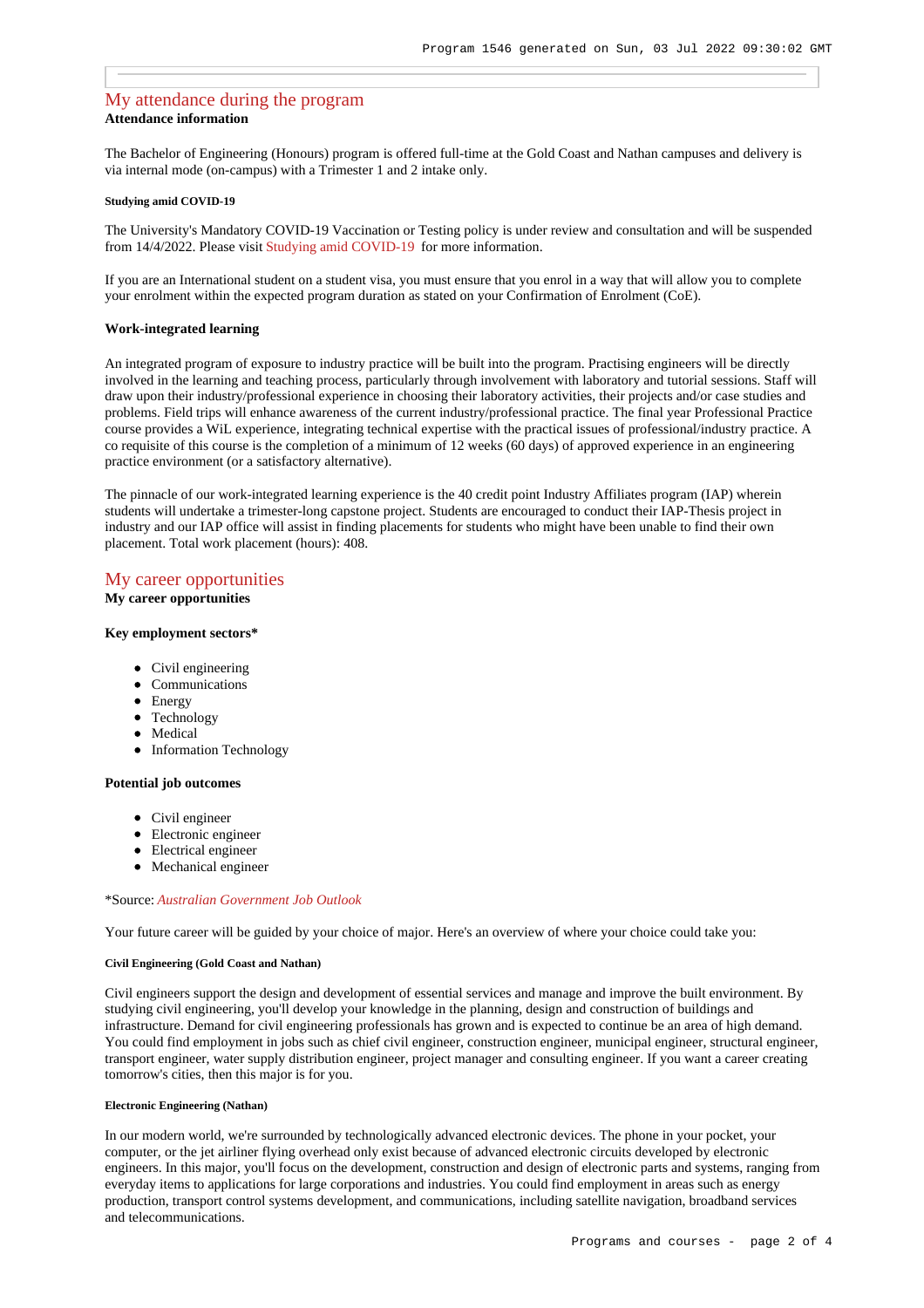#### **Electronic and Energy Engineering (Nathan)**

The energy sector is a fast-advancing engineering discipline, with huge investments expected in the coming decades. You will be prepared for a career in areas such as electronics design and fabrication, power transmission, renewable power generation, solar energy systems, wind energy systems, electric vehicles, efficient lighting and energy research.

## **Electronic and UAV Engineering (Nathan)**

As Unmanned Aerial Vehicles (UAVs) are rapidly finding application in many areas, the need for both certified pilots and for engineers to design and maintain these vehicles is on the rise. The Electronic and UAV Engineering major offers UAV flight training and professional pilot licence theory. Graduates will be employable as UAV pilots, UAV designers, engineers in the aviation and general electronics industries. This degree is also a pathway for students wishing to be a Pilot Engineer but with a private rather than commercial licence.

## **Electrical and Electronic Engineering (Gold Coast)**

Electrical and electronic engineers work with senior administrators, civil and mechanical engineers, computer scientists and various workers in the business, building and construction industries. The essential nature of an electrical engineer's role places them in the position to influence the development and application of new and emerging technologies. This includes the fastgrowing energy industry. You could work to incorporate locally generated renewable energy resources into our more conventional supply systems, helping to reduce costs, save energy and cut greenhouse gas emissions.

#### **Environmental Engineering (Nathan)**

Environmental professionals with strong ecological social science backgrounds are in demand both in Australia and internationally. You'll find opportunities in government departments such as Transport and Main Roads, Natural Resources and Mines, Department of Science, IT and the Arts (DSITIA) along with Environment and Resource Management. You'll also enjoy opportunities with consulting firms in the construction, mining, oil, smelting and manufacturing industries.

#### **Mechanical Engineering (Gold Coast and Nathan)**

Mechanical engineering is the most diverse of all the engineering disciplines. As a graduate, you'll be qualified for a career in medical, automotive, aerospace, renewable energy, marine and sports-related sectors.

#### **Mechatronics (Nathan)**

With specialised skills across both electronic and mechanical engineering, as a graduate you'll be prepared for work in the design, development and production of smart engineering systems and products. You'll find career opportunities across many industries including manufacturing, mining, transport and defence and emerging fields such as medical and assistive technology smart cities, precision agriculture and robotics.

## [Program accreditation](https://www148.griffith.edu.au/programs-courses/Program/1546/Overview/International#accreditation)

## **Program accreditation**

In Australia, professional accreditation of entry to practice engineering programs is the responsibility of Engineers Australia and is normally carried out on a five-yearly cycle. Griffith University underwent this review in August 2015.

Accreditation ensures academic institutions consistently meet national and international benchmarks and engineering graduates of an accredited program are assured membership with Engineers Australia at the relevant career grade and enjoy reciprocal privileges by equivalent professional bodies overseas.

Countries such as the USA, United Kingdom, Hong Kong (SAR), New Zealand, Canada, South Africa and others that are cosignatories to international agreements on joint recognition offer international recognition.

The Washington Accord, the Sydney Accord and the Dublin Accord recognise the substantial equivalence of accreditation systems and accredited programs across international boundaries at the Professional Engineer, Engineering Technologist and Engineering Associate levels respectively. Please refer to the [International Engineering Alliance \(IEA\)](http://www.ieagreements.org/) website for more details.

Please see the [Engineers Australia](https://www.engineersaustralia.org.au/about-us/program-accreditation#AP2) website for the most recent list of accredited programs.

# [Pathways to further study](https://www148.griffith.edu.au/programs-courses/Program/1546/Overview/International#pathways)

# **Pathways to further study**

The Bachelor of Engineering (Honours) program provides a pathway to research higher degrees with direct entry into doctoral programs for students who graduate with First Class Honours. It also provides the opportunity for gifted graduates to apply for scholarships and awards.

# [What are the fees?](https://www148.griffith.edu.au/programs-courses/Program/1546/Overview/International#fees)

**International students**